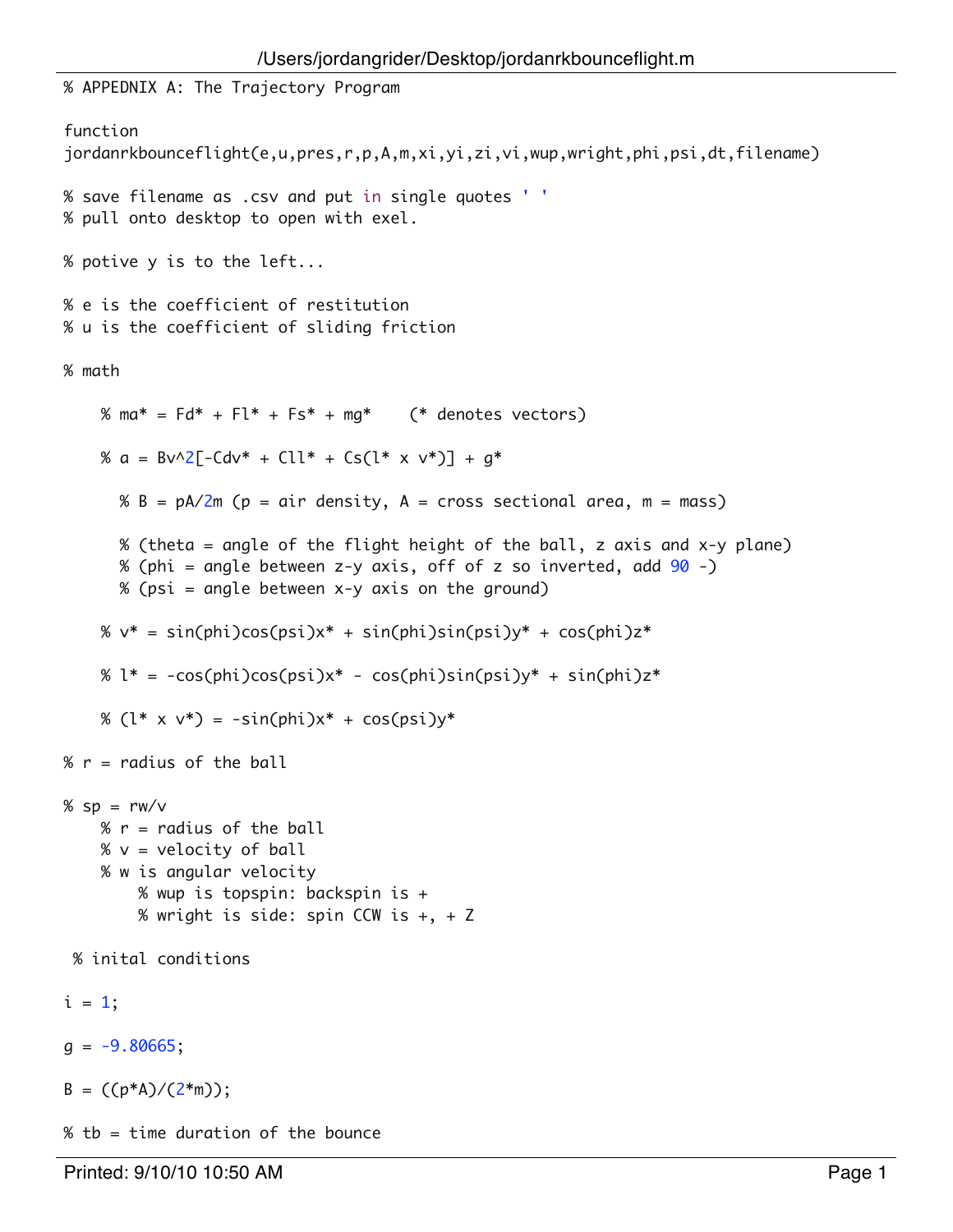```
 % c = cirumference of the ball, pres is the air pressure in the ball
    % (Wesson)
c = 2*r*(pi);tb = (pi)*sqrt(m/(c*pres))angphi = (90 -phi)^*(pi)/180;
angpsi = (psi)*(pi)/180;vx(i) = vi*sin(angphi)*cos(angpsi);
vy(i) = vi*sin(angphi)*sin(angpsi);
vz(i) = vi*cos(\text{angphi});x(i) = xi;y(i) = yi;z(i) = zi;t(i) = 0;v(i) = vi;wup(i) = wup;wright(i) = wright;w(i) = sqrt(wup(i)^{2} + wright(i)^{2});sp(i) = (r * w(i) / v(i));absp(i) = sqrt(sp^2);% Cd
if (0.05 < absp(i)) && (absp(i) < 0.30);
    Cd(i) = 0.56*(absp(i)) + 0.147;elseif (v(i) < 11.00);
    Cd(i) = 0.460;elseif (v(i) > 29.5);
    Cd(i) = 0.190;else
    Cd(i) = 6.629 - 1.204*v(i) + 0.08250*(v(i)/2) - 0.002480*(v(i)/3) + .00002765*(v(i)^4);
```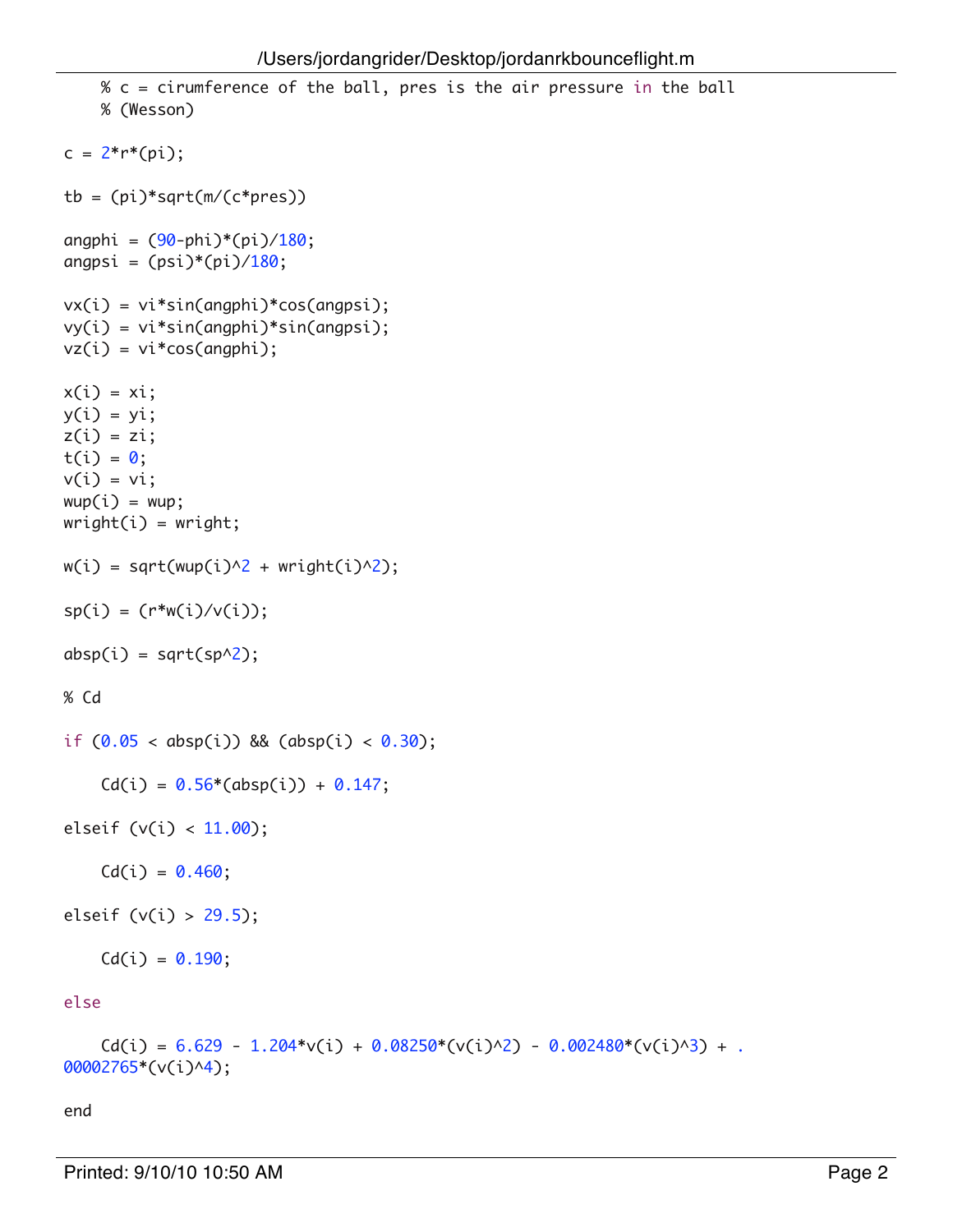```
if (vx(i) < 0)Cd(i) = -Cd(i);else
    Cd(i) = Cd(i);end
% cut off at high sp, 0.3.....
% Cl
sp1(i) = (r * wup(i) / v(i));absp1(i) = sqrt(sp1(i)^{2});if (absp1(i) < 0.25)
    Cl(i) = 1.14*(spl(i));elseif (wup(i) < \theta)
    Cl(i) = -0.3;else
    Cl(i) = 0.3;end
% Cs
sp2(i) = (r*weight(i)/v(i));absp2(i) = sqrt(sp2(i)^{2});if (absp2(i) < 0.25)Cs(i) = 1.14*(sp2(i));
```

```
elseif (wright(i) < \theta)
```
 $Cs(i) = -0.3;$ 

# else

 $Cs(i) = 0.3;$ 

Printed: 9/10/10 10:50 AM Page 3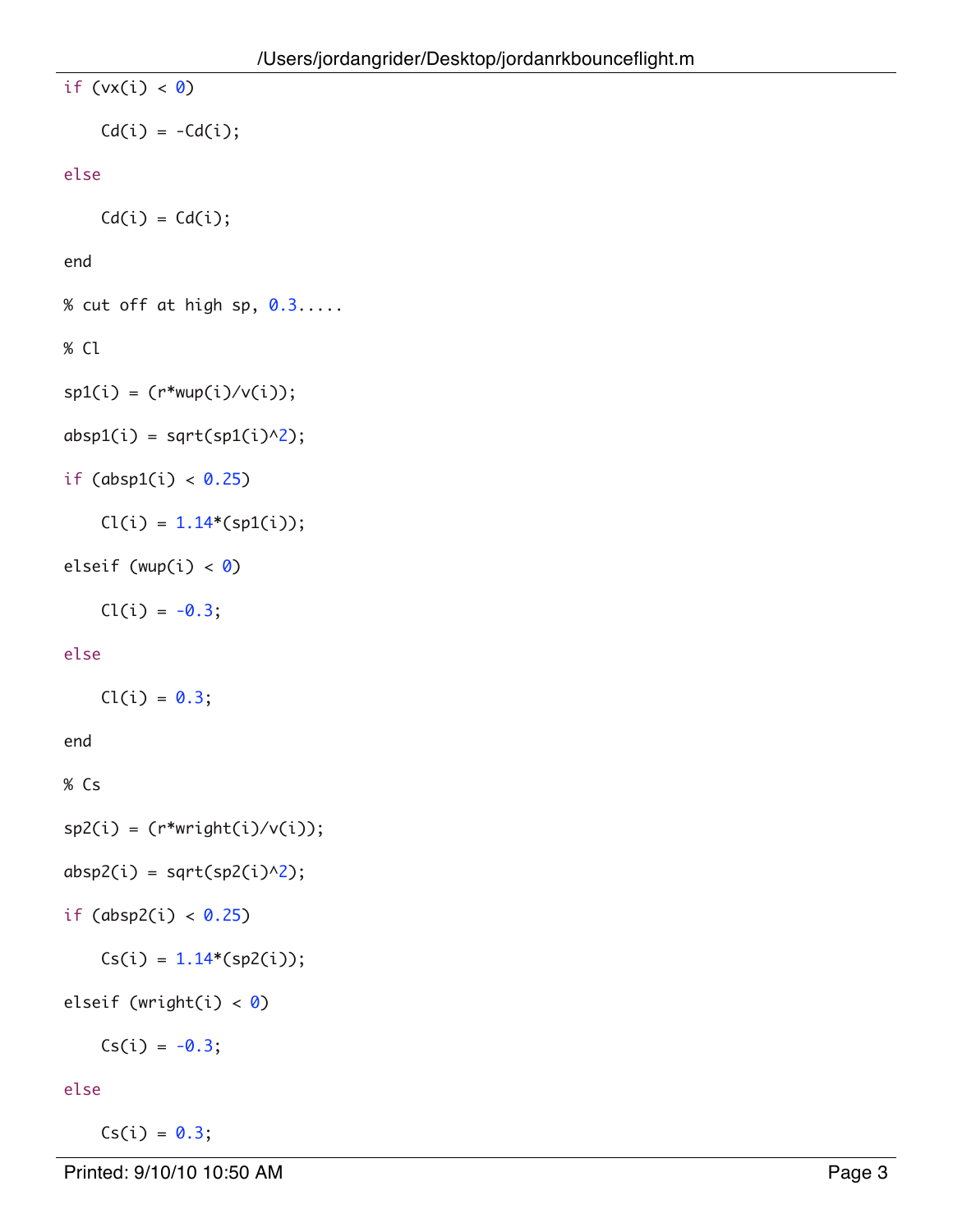```
end
% for the bounce
     % stop when velocity is less than one meter per second
while (i < 2500)
%for the ball in flight
% spin decay
wup(i+1) = wup(i)*exp(((-0.002*v(i))/r)*t(i));wright(i+1) = wright(i);% runge-kutta functions
     % x
    xdxa(i) = vx(i)*dt;xdva(i) = B*(v(i)^2)^*[-Cd(i)^*(sin(\text{angphi})^*cos(\text{angpsi}))) + Cl(i)^*(-cos(angphi)*cos(angpsi)) + Cs(i)*(-sin(angphi))]*dt;
    xdxb(i) = (vx(i)+(0.5*xdva(i)))*dt;xdvb(i) = B*((v(i)+(0.5*xdva(i)))^2)^*[-Cd(i)*(sin(\text{angphi})*cos(\text{angpsi}))+Cl(i)*(-\cos(\text{angphi})*\cos(\text{angpsi}))+\cos(i)*(-\sin(\text{angphi}))]*dt;xdxc(i) = (vx(i)+(0.5*xdvb(i)))*dt;xdvc(i) = B*(-v(i)+(0.5*xdvb(i)))^2<sup>*</sup>[-Cd(i)*(sin(angphi)*cos(angpsi)) + Cl(i)*
(-cos(angphi)*cos(angpsi)) + Cs(i)*(-sin(angphi))]*dt;
    xdxd(i) = (vx(i)+(xdvc(i)*dt))^*dt;xdvd(i) = B*((v(i)+(xdvc(i)))^2)^*[-Cd(i)*(sin(\text{angphi})*cos(\text{angpsi}))+Cl(i)*(-cos(angphi)*cos(angpsi)) + Cs(i)*(-sin(angphi))]*dt;
    x(i+1) = x(i) + (xdxa(i)/6) + (xdxb(i)/3) + (xdxc(i)/3) + (xdxd(i)/6);vx(i+1) = vx(i) + (xdva(i)/6) + (xdvb(i)/3) + (xdvc(i)/3) + (xdvd(i)/6); % y
    ydxa(i) = vy(i)*dt;ydva(i) = B^*(v(i)^2)^*[-Cd(i)^*(sin(\text{angphi})^*sin(\text{angpsi}))) + Cl(i)^*(-cos(angphi)*sin(angpsi)) + Cs(i)*(cos(angpsi))]*dt;
    ydxb(i) = (vy(i)+(0.5*ydva(i)))*dt;y \frac{dv}{d} = B^*((v(i)+(0.5^*)dva(i)))^{2^*[-Cd(i)*}(\sin(\text{angphi})^*)\sin(\text{angpsi})) + Cl(i)*(-cos(angphi)*sin(angpsi)) + Cs(i)*(cos(angpsi))]*dt;
```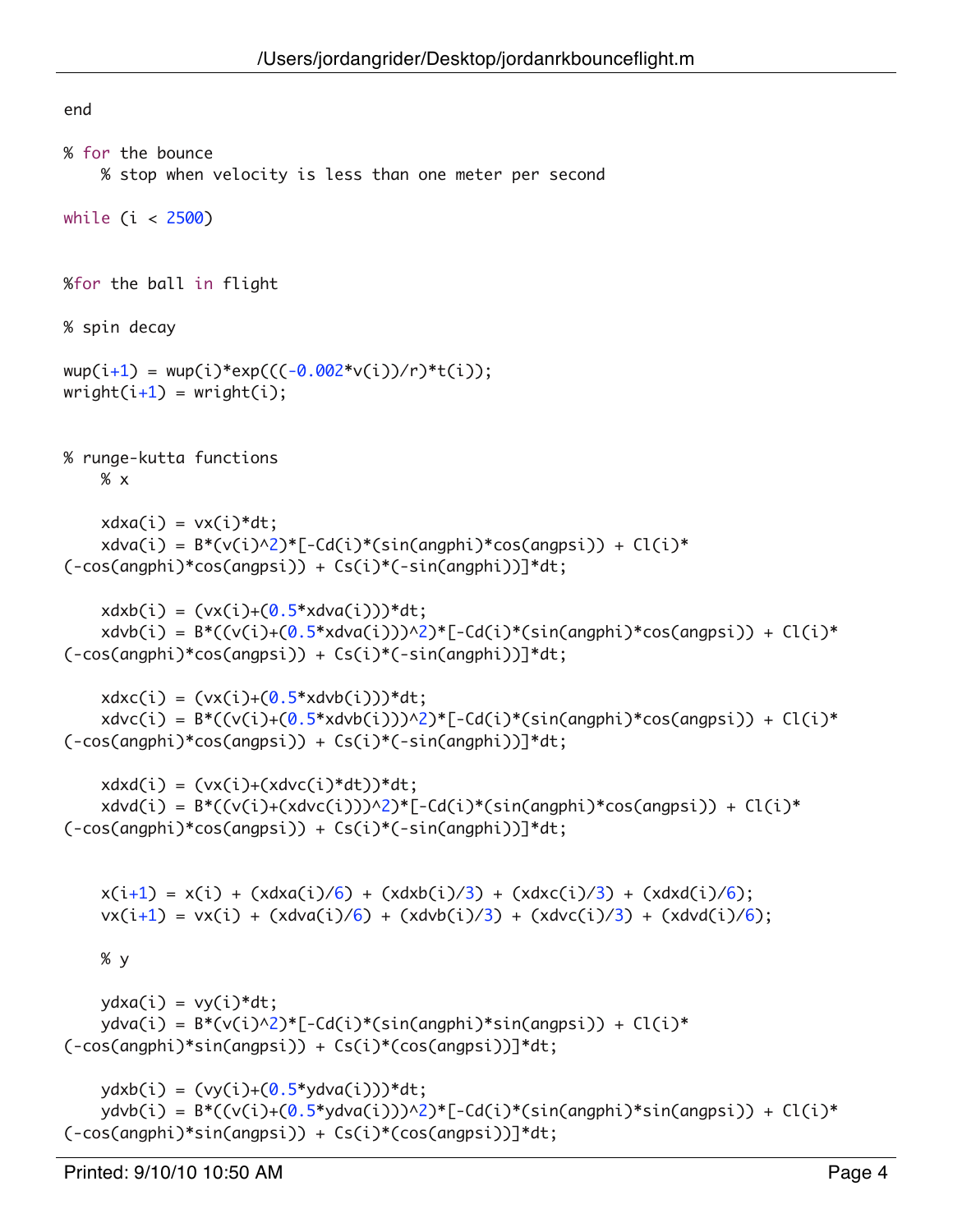```
ydxc(i) = (vy(i)+(0.5*ydvb(i)))*dt;ydvc(i) = B*((v(i)+(0.5*ydvb(i)))^2)^*[-Cd(i)*(sin(\text{angphi})^*sin(\text{angpsi})) + Cl(i)*(-cos(angphi)*sin(angpsi)) + Cs(i)*(cos(angpsi))]*dt;
    ydxd(i) = (vy(i)+(ydvc(i)*dt))*dt;ydvd(i) = B^*(-v(i)+(ydvc(i)))^{2,*}[-Cd(i)*(sin(\text{angphi})*sin(\text{angpsi}))+Cl(i)*(-cos(angphi)*sin(angpsi)) + Cs(i)*(cos(angpsi))]*dt;
    y(i+1) = y(i) + (ydxa(i)/6) + (ydxb(i)/3) + (ydxc(i)/3) + (ydxd(i)/6);vy(i+1) = vy(i) + (ydva(i)/6) + (ydvb(i)/3) + (ydvc(i)/3) + (ydvd(i)/6); % z
    zdxa(i) = vz(i)*dt;zdva(i) = (B*(v(i)^{2} * [-Cd(i)*(cos(\text{angphi}))) + Cl(i)*(sin(\text{angphi}))) + Cs(i)*0] +g)*dt;
    zdxb(i) = (vz(i)+(0.5 * zdva(i))) * dt;zdvb(i) = (B^*((v(i)+(0.5*zdva(i)))^2)^*[-Cd(i)*(cos(\text{angphi}))) + Cl(i)*(sin(\text{angphi}))) +Cs(i)*07 + q)*dt;zdxc(i) = (vz(i)+(0.5*zdvb(i)))*dt;zdvc(i) = (B^*((v(i)+(0.5*zdvb(i)))^2)^*[-Cd(i)*(cos(\text{angphi}))) + Cl(i)*(sin(\text{angphi}))) +Cs(i)*0] + g)*dt;zdxd(i) = (vz(i)+(zdvc(i)*dt))*dt;zdvd(i) = (B^*((v(i)+(zdvc(i)))^2)^*[-Cd(i)*(cos(\text{angphi}))) + Cl(i)*(sin(\text{angphi}))) +Cs(i)*0] + q)*dt;z(i+1) = z(i) + (zdxa(i)/6) + (zdxb(i)/3) + (zdxc(i)/3) + (zdxd(i)/6);vz(i+1) = vz(i) + (zdva(i)/6) + (zdvb(i)/3) + (zdvc(i)/3) + (zdvd(i)/6);% new velocity
v(i+1) = sqrt(vx(i+1)^2 + vy(i+1)^2 + vz(i+1)^2);
% new sp
w(i+1) = sqrt(wup(i+1)^{2} + wright(i+1)^{2});sp(i+1) = (r*w(i+1)/v(i+1));absp(i+1) = sqrt(sp(i+1)^{2});% determine if ball bounces (or part is incase it bounces but the change in
```
% velocity doesnt cause the trajectory to pass  $z = 0$  for some reason.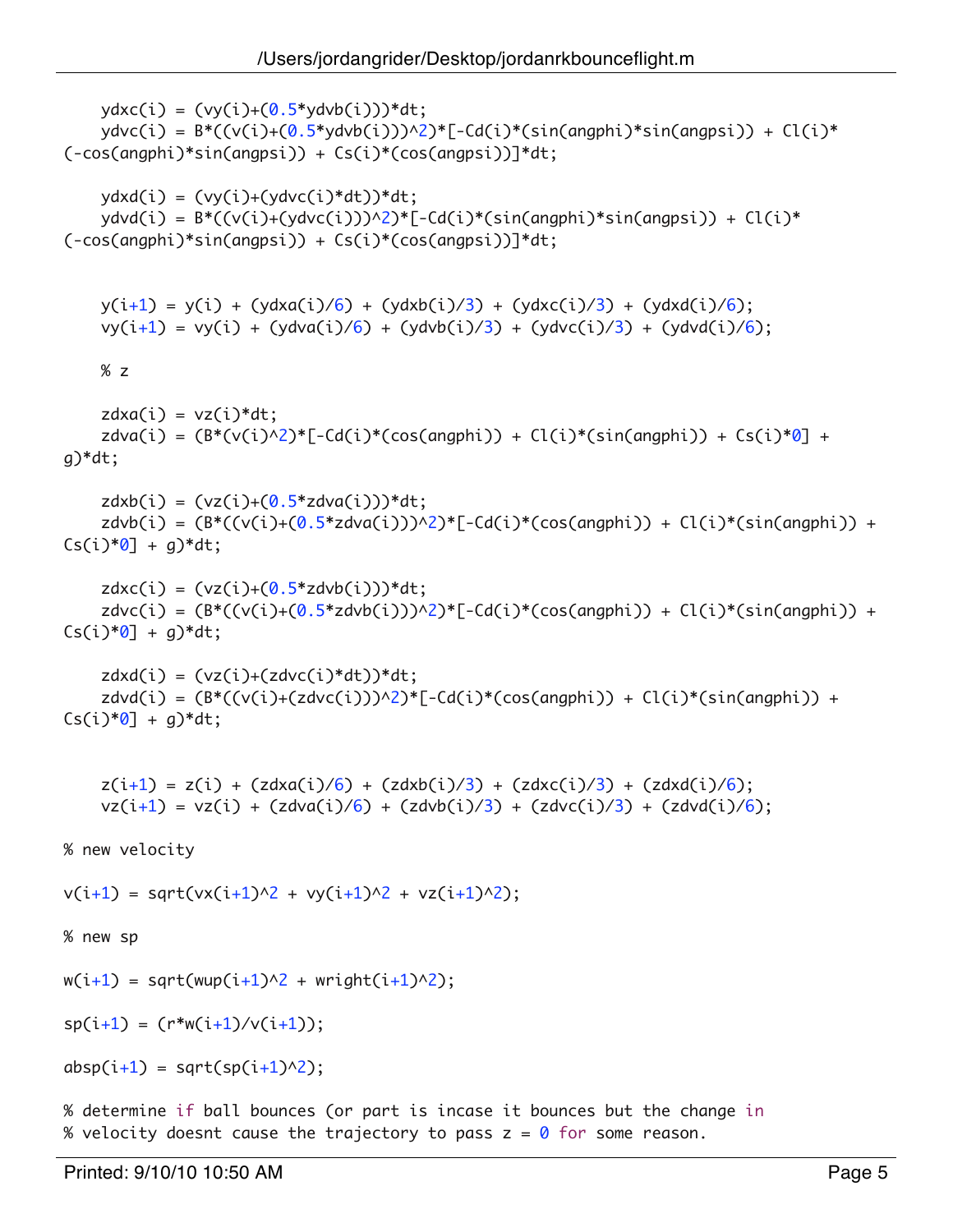```
if (z(i+1)) = 0 || (z(i) < 0) && (z(i+1) < 0)t(i+1) = t(i) + dt;else
    t(i+1) = t(i) + tb; % bounce is rolling
         % vz is negative in if statement bc it is traveling towards earth
         % here 
        vz(i+1) = (e * (-vz(i)));vx(i+1) = (vx(i) + (u*g*tb));vy(i+1) = (vy(i) + (u*g*tb));wup(i+1) = wup(i) + ((1/(0.5*(r^2)))*((vx(i)*u*g*tb) + (vy(i)*u*g*tb) + vz(i)*(1- e)));
        wright(i+1) = 0.6*wright(i+1);% change in spin 
% all backspin turns to topspin (observation)
% will be determined via observation
% new velocity
v(i+1) = sqrt(vx(i+1)^2 + vy(i+1)^2 + vz(i+1)^2);
% new sp
w(i+1) = sqrt(wup(i+1)^{2} + wright(i+1)^{2});sp(i+1) = (r*w(i+1)/v(i+1));absp(i+1) = sqrt(sp(i+1)^{2});end
% C coefficients
if (0.05 < absp(i+1)) && (absp(i+1) < 0.30);
    Cd(i+1) = 0.56*(absp(i+1)) + 0.147;elseif (v(i+1) < 11.00);
    Cd(i+1) = 0.460;
```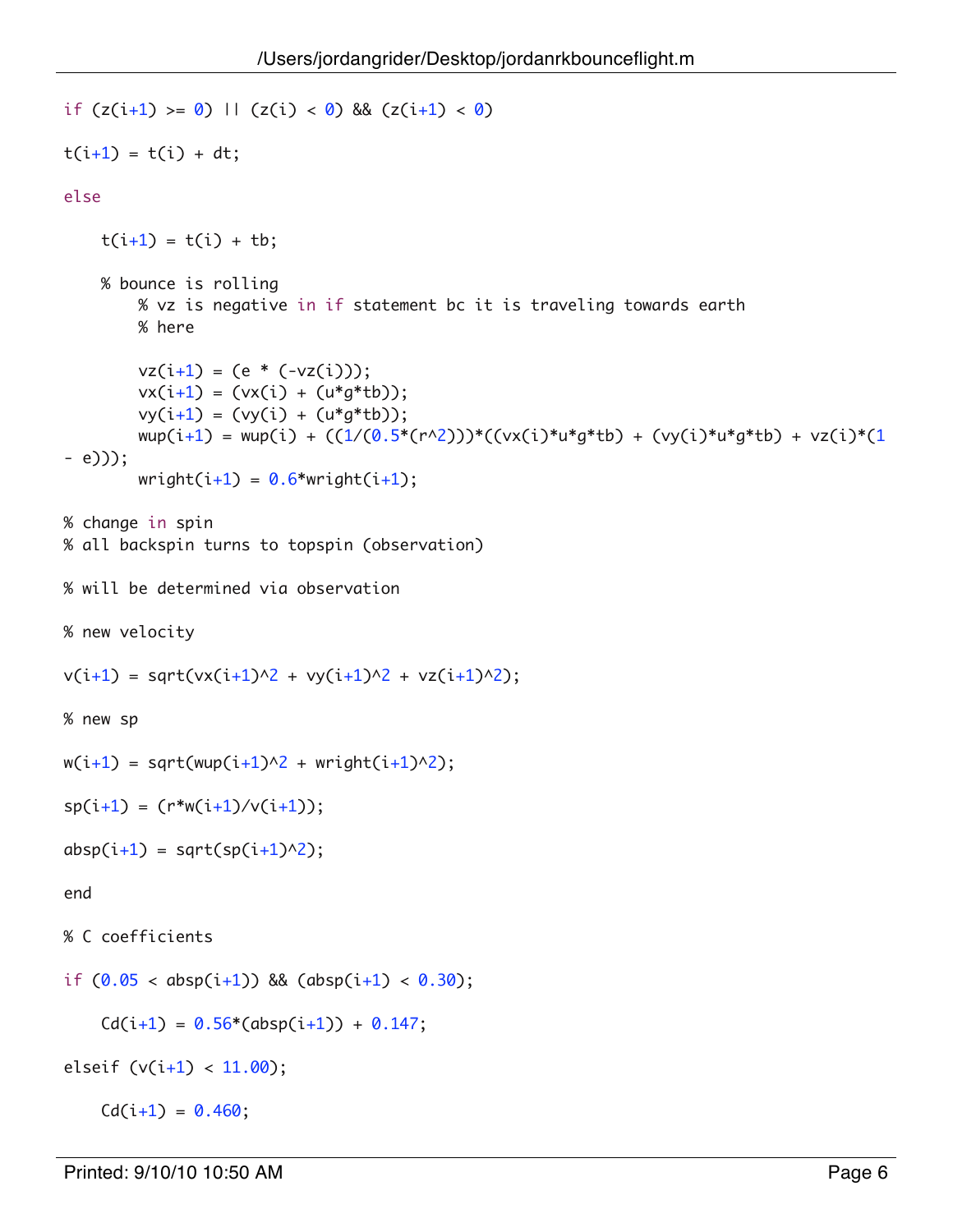```
elseif (v(i+1) > 29.5);
```

```
Cd(i+1) = 0.190;
```
## else

 $Cd(i+1) = 6.629 - 1.204*v(i+1) + 0.08250*(v(i+1)^2) - 0.002480*(v(i+1)^3) + .$ 00002765\*(v(i+1)^4);

# end

```
if (vx(i+1) < 0)
```

```
Cd(i+1) = -Cd(i+1);
```
# else

 $Cd(i+1) = Cd(i+1);$ 

# end

```
% cut off at high sp, 0.3.....
% Cl
sp1(i+1) = (r * wup(i+1) / v(i+1));absp1(i+1) = sqrt(sp1(i+1)^{2});if (absp1(i+1) < 0.25)Cl(i+1) = 1.14*(spl(i+1));
```

```
elseif (wup(i+1) < 0)
```

```
Cl(i+1) = -0.3;
```
## else

 $Cl(i+1) = 0.3;$ 

```
% Cs
```

```
sp2(i+1) = (r*weight(i+1)/v(i+1));
```

```
absp2(i+1) = sqrt(sp2(i+1)^{2});
```

```
if (absp2(i+1) < 0.25)
```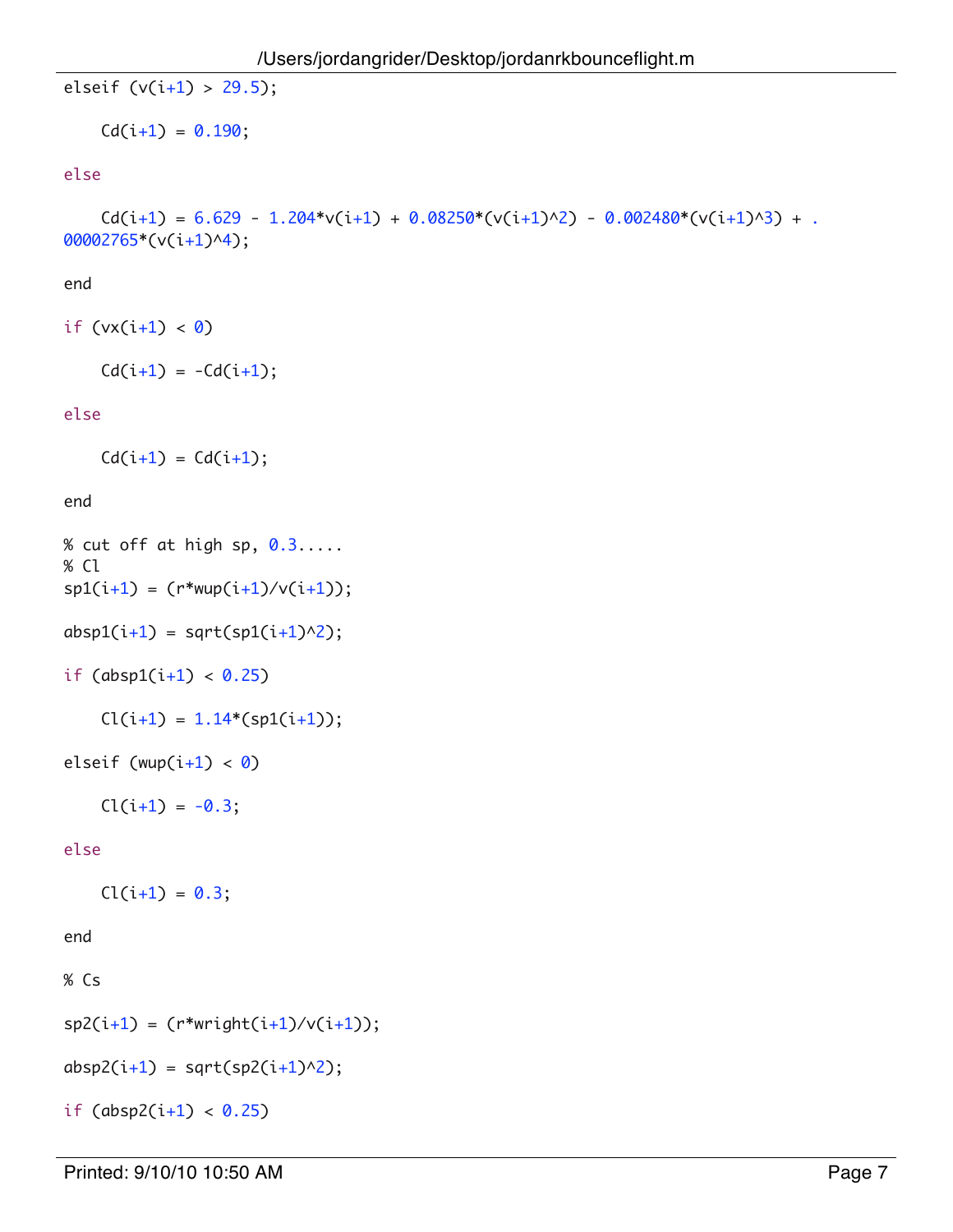$Cs(i+1) = 1.14*(sp2(i+1));$ 

elseif (wright(i+1) < 0)

 $Cs(i+1) = -0.3;$ 

### else

 $Cs(i+1) = 0.3;$ 

## end

% add to the count

 $i = i + 1;$ 

end

% make position values the same index as other values.

%output

% Make a matrix of all the wanted arrays

 $M = [t; x; y; z; v; vx; vy; vz; wup; wright; Cs; Cl; Cd];$ 

 $A = M';$ 

% a backup just in case

save datark.out A -ASCII

```
csvwrite(filename, A);
```
%graphics

datacursormode on

```
 % 2D
```
plot(t,x,t,y,t,z);

grid on

 $subplot(1,2,1);$ 

% 3D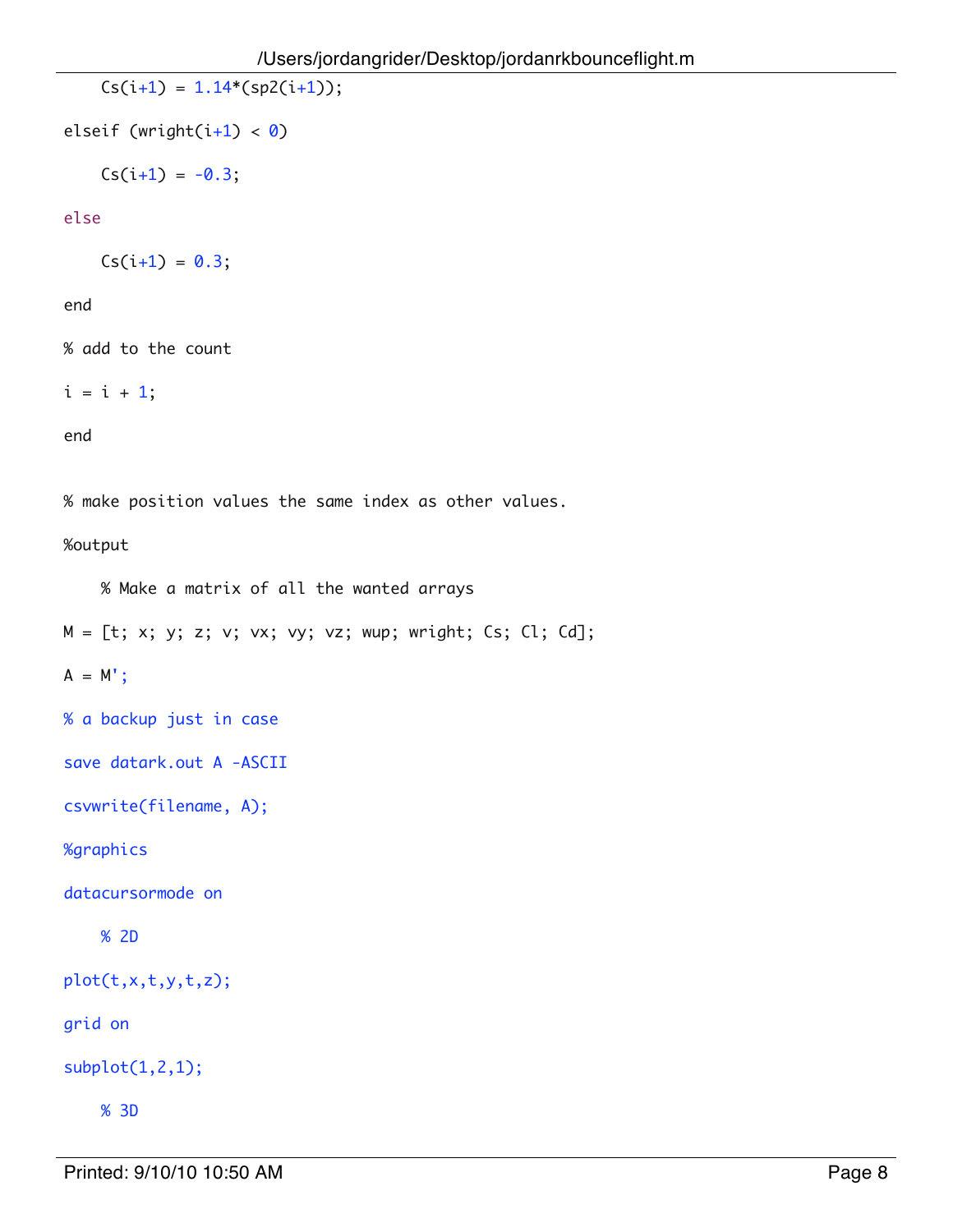plot3(x,y,z);

grid on

subplot(1,2,2);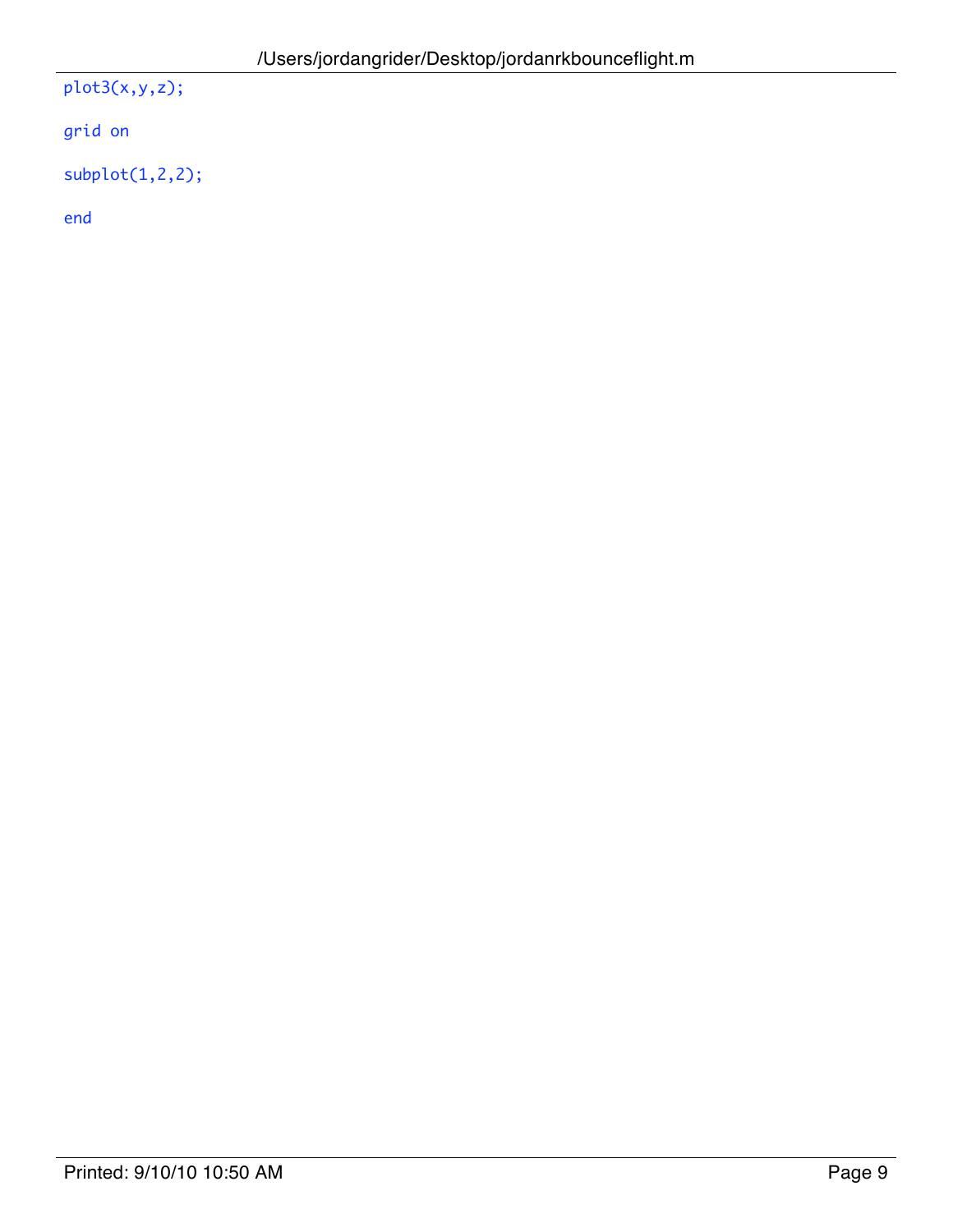### Appendix B

A look at a bounce using Newton's second law and torques. Assume that the only forces acting on the ball during the bounce are gravity and friction. Friction causes a force on the ball r distance away from the center leading to rotation. This torque only adds topspin to the ball,  $\Delta$ *wup*, therefore in this analysis  $\Delta$  *wright* is not analyzed.

$$
\sum \tau_{up} = I \alpha_{up} \tag{1}
$$

where  $\alpha$  is angular acceleration and I is the moment of inertia.

$$
I = C_r m r^2 \tag{2}
$$

where  $C_r$  is the moment coefficient, use shell/sphere value,  $m$  is the ball's mass, and  $r$  is the ball's radius.

Solving equation 1 for  $\alpha_{up}$  and plugging in  $\tau_{up} = F_b r$  gives the analytical angular differential equation. Integrating twice gives:

$$
\omega up = \omega up_0 + \frac{F_b}{C_r m r} t_b \tag{3}
$$

where  $F_b = \mu mg$ , and  $t_b$  is the duration of the bounce.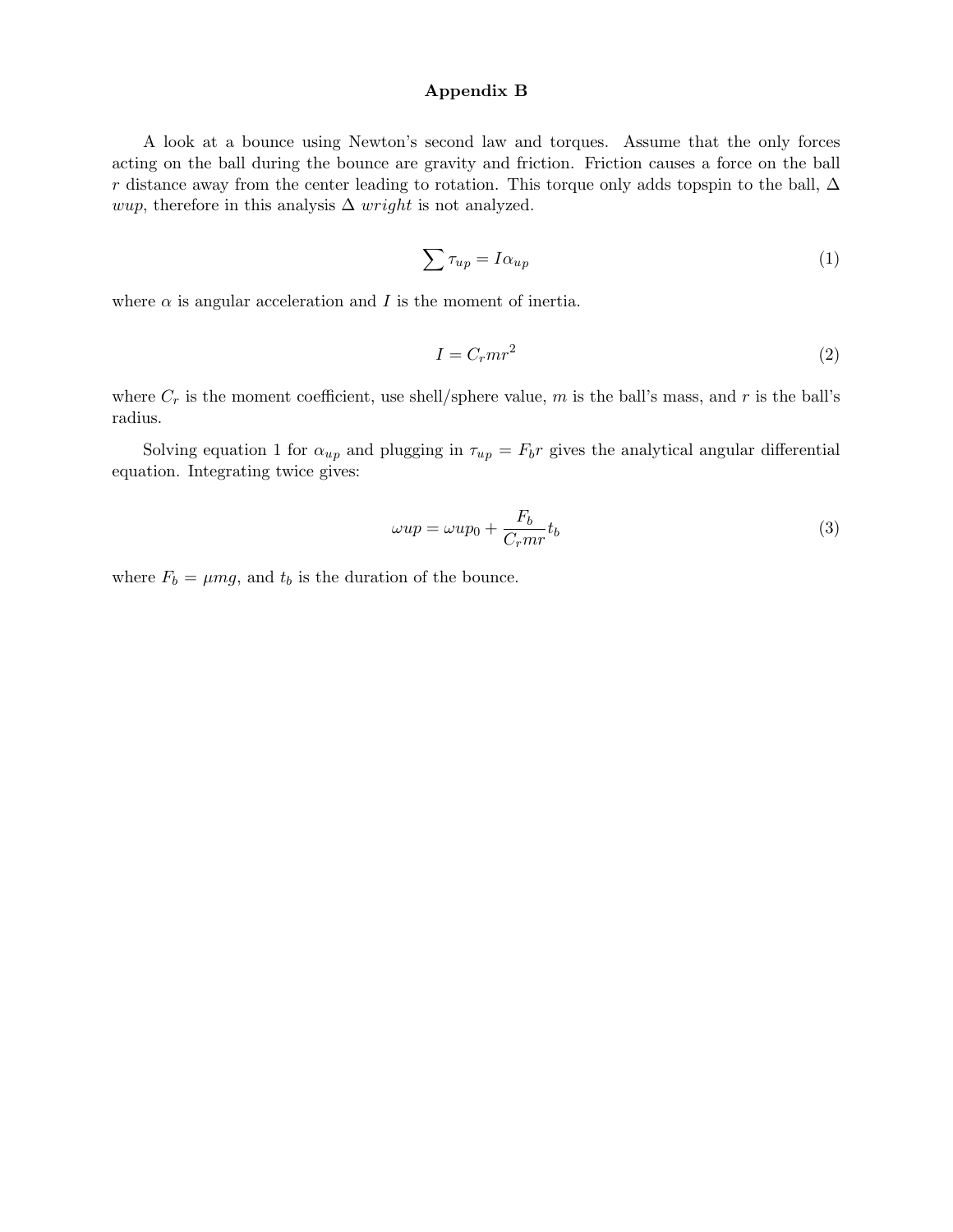#### Appendix C

Looking at the bounce in terms of energy. There is translational and rotational energy for the ball in flight, both changing upon bounce.

$$
E_{trans} = \frac{1}{2}mv^2 + mgh \tag{1}
$$

$$
E_{rot} = \frac{1}{2}I\omega^2\tag{2}
$$

$$
E_{tot} = \frac{1}{2}I\omega^2 + \frac{1}{2}mv^2 + mgh
$$
\n(3)

where I is the moment of inertia,  $\omega$  is angular velocity, v is linear velocity, m is mass, g is the gravitational constant, and  $h$  is the height of the ball off of the ground. During the bounce  $h$  is zero, so the energy after the bench is:

$$
\frac{1}{2}mv_0^2 + \frac{1}{2}I\omega_0^2 = \frac{1}{2}mv_1^2 + \frac{1}{2}I\omega_1^2\tag{4}
$$

breaking  $v$  and  $\omega$  up into cartesian coordinates yields

$$
\frac{1}{2}m(v_{x0}^{2} + v_{y0}^{2} + v_{z0}^{2}) + \frac{1}{2}I(\omega_{up0}^{2} + \omega_{right0}^{2}) = \frac{1}{2}m(v_{x1}^{2} + v_{y1}^{2} + v_{z1}^{2}) + \frac{1}{2}I(\omega_{up1}^{2} + \omega_{right1}^{2})
$$
(5)

Assuming there is no side-spin,  $\omega_{right0} = \omega_{right1} = 0$ , using the following definition:  $v_{i1} \equiv e_i v_{i0}$ where i is x, y, or  $z(e_z)$  is typically called the coefficient of restitution), and solving for post-bounce rotational energy gives:

$$
\frac{1}{2}mv_{x0}^2(1-e_x) + \frac{1}{2}mv_{y0}^2(1-e_y) + \frac{1}{2}mv_{z0}^2(1-e_z) + \frac{1}{2}I\omega_{up0}^2 = \frac{1}{2}I\omega_{up1}^2
$$
(6)

Using  $I = C<sub>r</sub>mr<sup>2</sup>$  and solving for  $w<sub>up1</sub>$  gives

$$
\omega_{up1} = \sqrt{\omega_{up0}^2 + \frac{1}{C_r r^2} [v_{xo}^2 (1 - e_x) + v_{y0}^2 (1 - e_y) + v_{z0}^2 (1 - e_z)]}
$$
(7)

Solving Newton's second law for translational velocity using only frictional and gravitational forces gives  $v_{i1} = -\mu g t_b + v_{i0}$ , where *i* is x or y,  $v_{z1} = e_z v_{z0}$ . Using  $e_i \equiv \frac{v_{x1}}{v_{x0}}$  and plugging in the post bounce cartesian velocities gives:

$$
e_i = 1 - \frac{\mu g t_b}{v_{i0}} \tag{8}
$$

Plugging this into the post-bounce topspin equation and knowing  $e_z$  is  $e$ , the coefficient of restitution, gives

$$
\omega up = \sqrt{\omega up_0^2 + \frac{1}{C_r r^2} [v_{x0} \mu g t_b + v_{y0} \mu g t_b + v_{z0}^2 (1 - e)]}
$$
\n(9)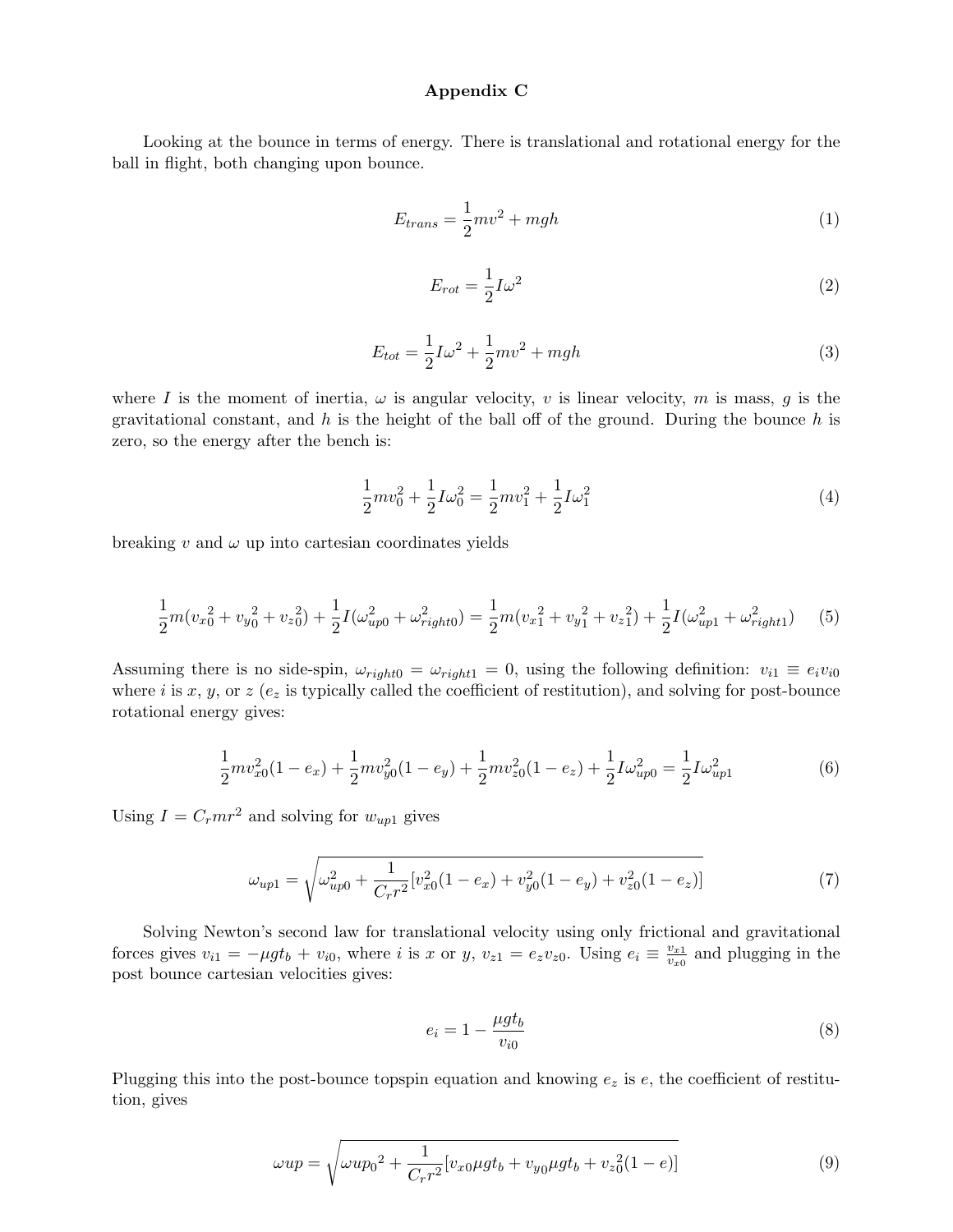```
% APPENDIX D: The Tracking Program
% n is name, x, y are scales of axis
function m = picture2(n)
% filename in single quotes and ends in .csv
a = n;
% convert picture to a 'truecolor RGB 3-D array/matrix
b = \text{imread}(a);% gather info on the picture
imfinfo(n)
% display image
     % RGB image : Red, Green, Blue
z = image(b);grid on
datacursormode on
subplot(2,2,1)
     % HSV image : Hue, Saturation, value components
q = rgb2hsv(b);
image(q);
grid on
datacursormode on
subplot (2,2,2)
% b = picture array
% (height, width, which dimension 1 = R, 2 = G, 3 = B)
     % height and width a:b gives table of pixel height a and width b
    % to pick out single pixel a,b...
     % get pixel height and width of picture via imfinfo
i = 1;j = 1;k = 1;
kk = 1;
```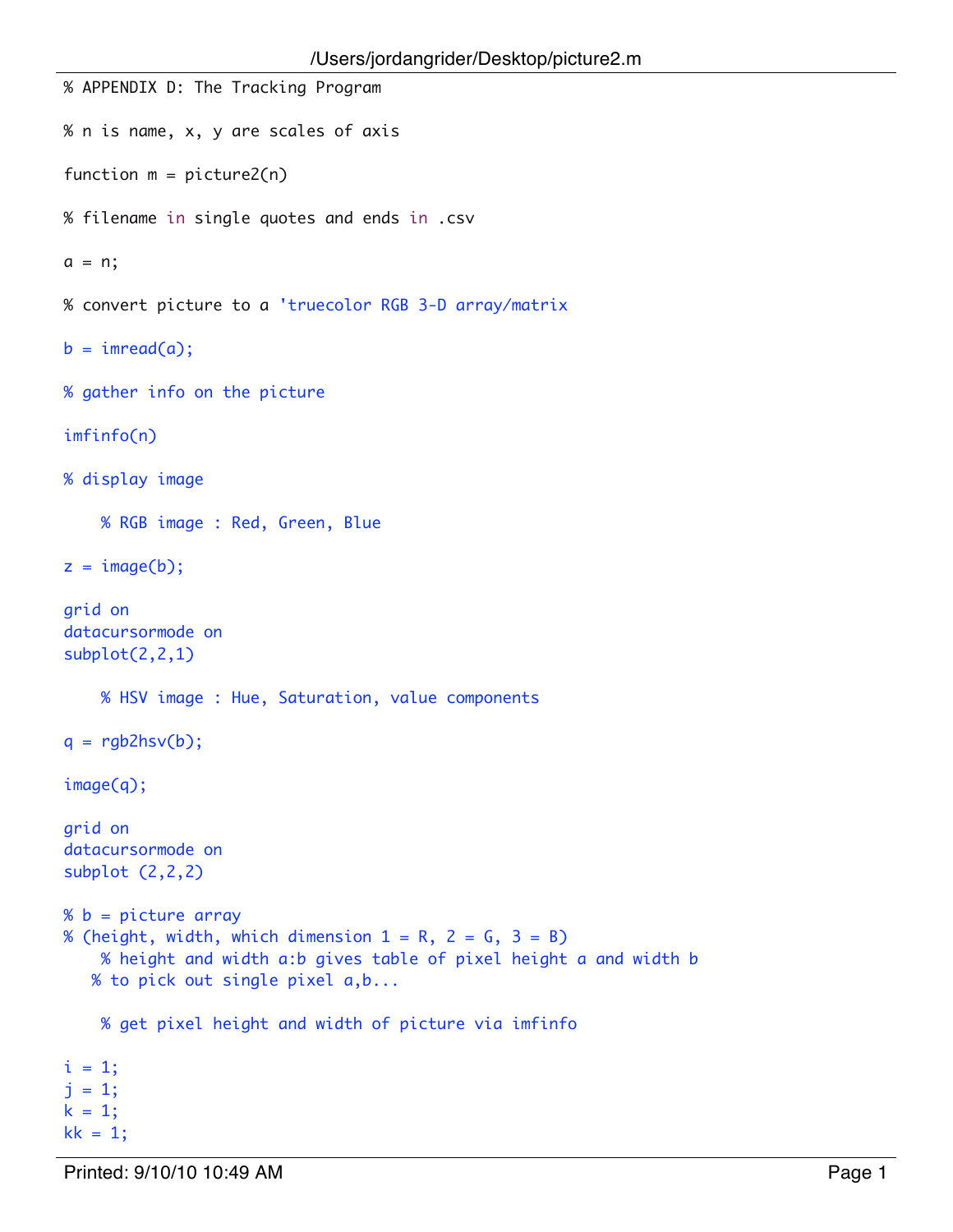```
% h = height in pixels,
% w = width in pixels
% numfram = number of frames
h = 240; % 96 for 1200 fps, ... 240 for 60 fps
w = 320; % 336 for 1200 fps, ... 320 for 60 fps
R1 = b(1:h, 1:w, 1);G1 = b(1:h, 1:w, 2);B1 = b(1:h, 1:w, 3);H1 = q(1:h, 1:w, 1);S1 = q(1:h, 1:w, 2);V1 = q(1:h, 1:w, 3);Y(k) = 0;X(k) = 0;YY(kk) = 0;XX(kk) = 0;while (j \leq w);i = 1;while (i \le h);R(i, j) = b(i, j, 1);G(i, j) = b(i, j, 2);B(i,j) = b(i,j,3);H(i, j) = q(i, j, 1);S(i,j) = q(i,j,2);V(i, j) = q(i, j, 3);if ((R(i,j)/(B(i,j))) > 2) && (G(i,j)/(B(i,j))) > 1.5) && (G(i,j)/(R(i,j)) < 1.5)) ||
((R(i,j) > 230) && (G(i,j) > 230) && (B(i,j) < 200))A(i, j, 1) = 255;Y(k) = i;X(k) = j;k = k + 1;else
```

```
A(i, j, 1) = 0;
```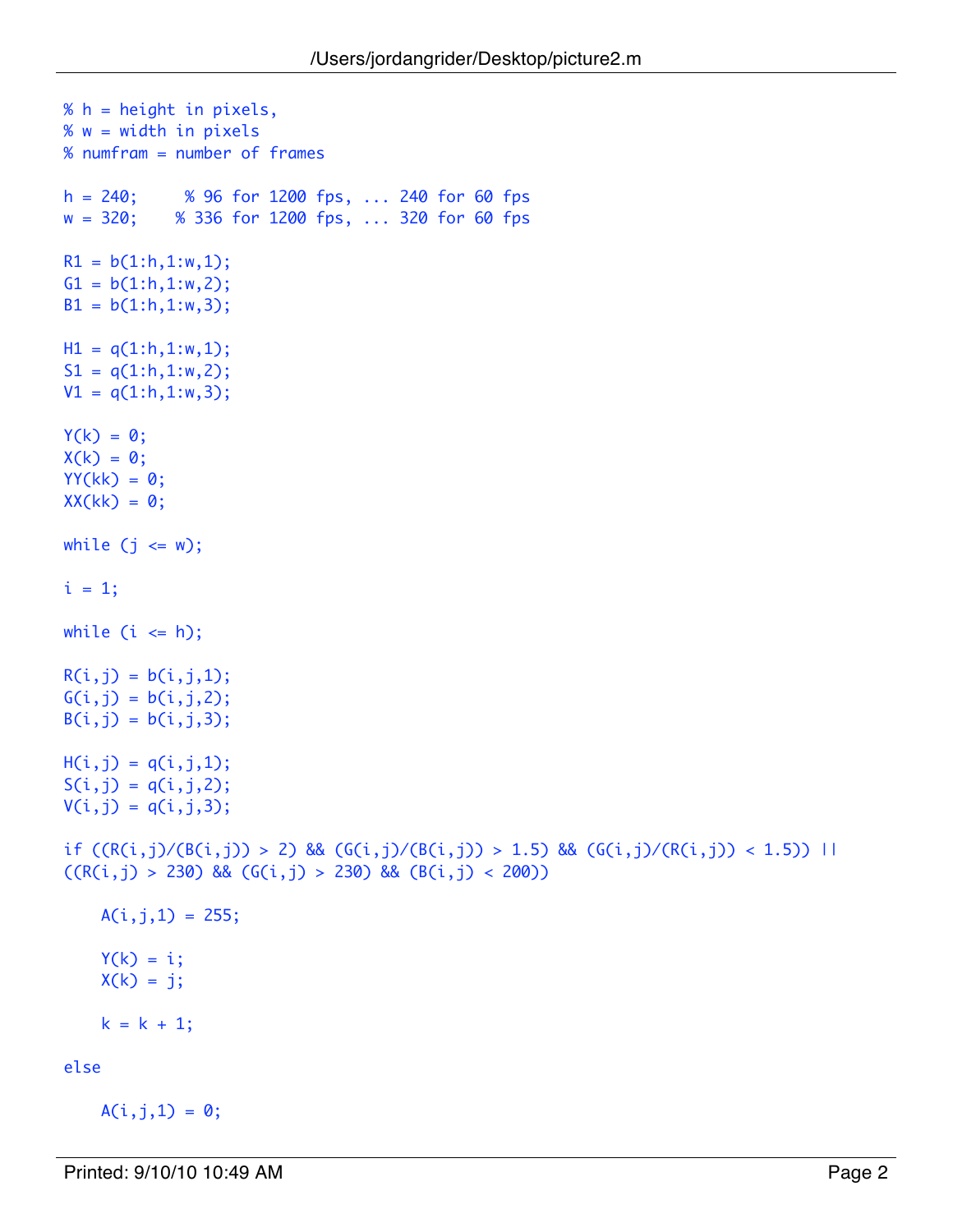```
end
if (H(i, j) < 0.14)AA(i,j,1) = 255;YY(kk) = i;XX(kk) = j;kk = kk + 1;else
   AA(i, j, 1) = 0;end
i = i + 1;end
j = j + 1;end
Y1 = median(Y)X1 = median(X)YY1 = median(YY)XX1 = median(XX)image(A)
datacursormode on
grid on
subplot(2,2,3)
image(AA)
datacursormode on
grid on
subplot(2,2,4)
%x and y are two-dimensional vectors; x is x axis scale [x0 xf] , y is y axis scale [y0 
yf], n is the name and location of the
% file
csvwrite('AA.csv', AA);
```
csvwrite('A.csv', A); csvwrite('RGB.csv',b);